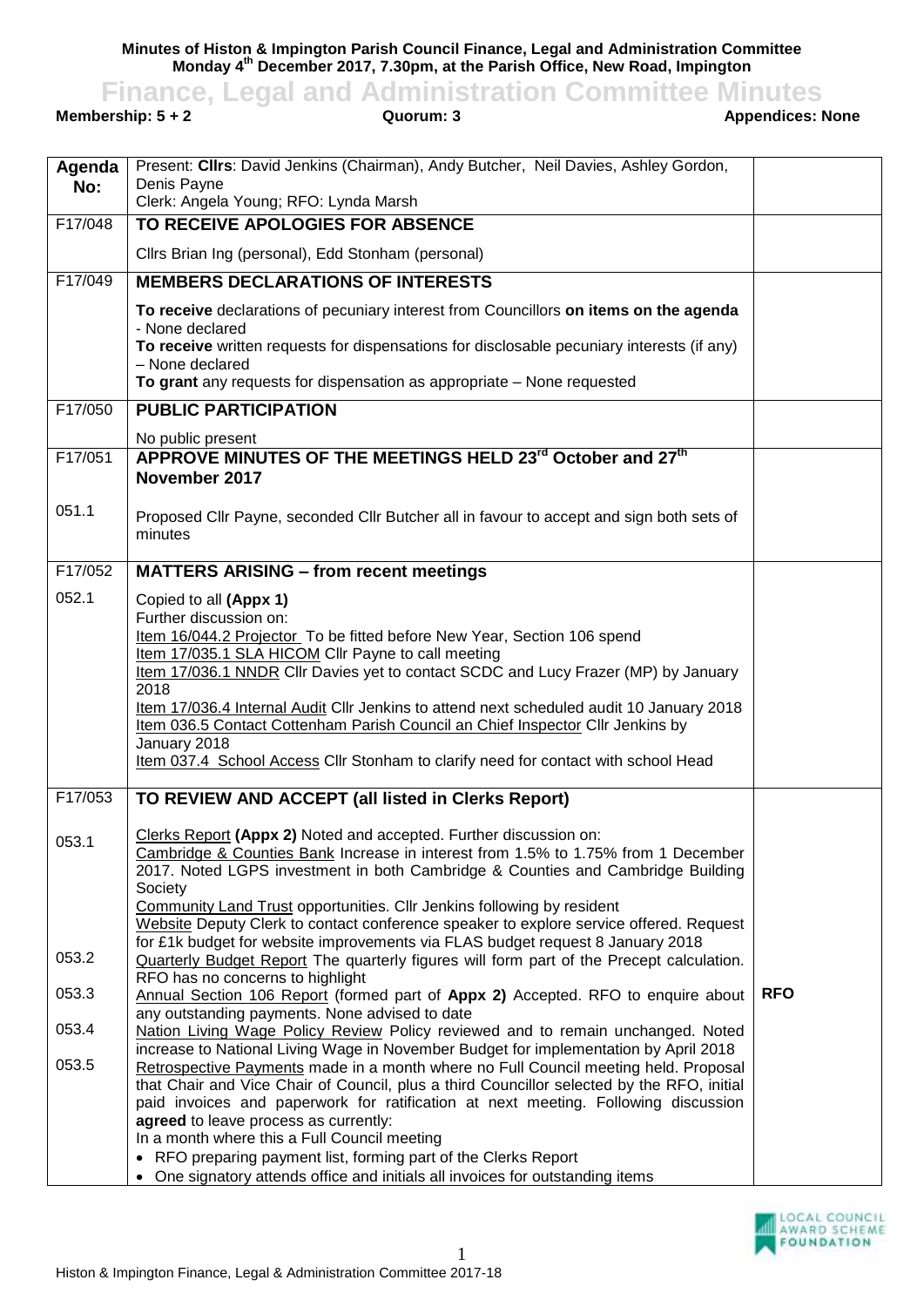|         | • Once agreed, the day following the council meeting, two councillors nominated by the                                                                                 |                     |
|---------|------------------------------------------------------------------------------------------------------------------------------------------------------------------------|---------------------|
|         | RFO go online and authorise payments                                                                                                                                   |                     |
|         | Payments paid under delegated authority:                                                                                                                               |                     |
|         | In a month where there is not a Full Council meeting:                                                                                                                  |                     |
|         | Regular payments, salaries and those that incur a charge if not paid                                                                                                   |                     |
|         | One signatory initials payments sheet to date. Second Councillor does the same an                                                                                      |                     |
|         | both Councillors go online and authorise payment                                                                                                                       |                     |
|         | Reported to next meeting<br>$\bullet$                                                                                                                                  |                     |
| 053.6   | All accepted current process as outlined by the current RFO<br><b>Delegation Policy</b>                                                                                |                     |
|         | Agreed to alter as follows:                                                                                                                                            | <b>Clerk</b>        |
|         | • Add Job titles to each delegation policy                                                                                                                             |                     |
|         | • Change Chelsea Presland to Chelsea O'Brien                                                                                                                           |                     |
|         | • Delete reference to absence of both Clerk and RFO and replace with "In the absence"                                                                                  |                     |
|         | of Clerk of both Clerk and RFO"                                                                                                                                        |                     |
|         | No reference to any issues not delegated required                                                                                                                      |                     |
|         |                                                                                                                                                                        |                     |
| F17/054 | <b>OTHER MATTERS</b>                                                                                                                                                   |                     |
| 054.1   | Transparency Code Members supportive of recommendations in Clerk's Report so long                                                                                      |                     |
|         | as implementation easy and straight forward:                                                                                                                           |                     |
|         | Agreed:                                                                                                                                                                |                     |
|         | • Modify Clerk's monthly report on finances to include further details                                                                                                 |                     |
|         | • Publish grant details on website                                                                                                                                     |                     |
|         | Publish waste contract on website                                                                                                                                      |                     |
| 054.2   | Strategic Partnerships Cllr Jenkins provided paper for consideration (Appx 3). Agreed                                                                                  |                     |
|         | in principle. Discussion followed on:                                                                                                                                  |                     |
|         | • Attendance of AGMs if strategic partnership envisaged                                                                                                                |                     |
|         | • Additional suggestions for list, some covered in generic form (CAPALC; NALC;                                                                                         |                     |
|         | LCPAS; Histon Feast; Milton Road Housing Developers; Luminus                                                                                                           |                     |
|         | Agreed Cllr Jenkins to prepare motion for January 2018 agenda asking individual                                                                                        | <b>DJ</b>           |
|         | Committees to come up with proposals on who it was important for them to relate to.                                                                                    |                     |
|         | Annual report expected to be reporting mechanism employed                                                                                                              |                     |
| 054.3   | 3 Year Forecast No input as yet to Cllr Jenkins, will follow up with individual Chairs.<br>Suggestion on budget training for Councillors in terms of visions, in-house |                     |
|         | August/September 2018. Agenda item 8 January 2018. Annual Timetable item                                                                                               | Next agenda         |
|         | June/July. Review of 3 year forecast prior to Summer break                                                                                                             |                     |
| 054.4   | Medium Term Financial Strategy - Sec 106 Cllr Jenkins to prepare draft for Finance,                                                                                    |                     |
|         | Legal and Admin 9 April 2018. To include use of Section 106 funding                                                                                                    | <b>April Agenda</b> |
| 054.5   | Committee Budget request to date Members reviewed FLA request. Additional £1k                                                                                          |                     |
|         | agreed for website, £8k elections may be removed, from reserves if required. Salaries                                                                                  |                     |
|         | figure will need to be reviewed, re overall impact following decision on Living Wage                                                                                   |                     |
|         | Policy. Members reviewed paper setting out initial requests for Committees. Input yet                                                                                  |                     |
|         | required on Milton Road Community Park budget requirement, Neighbourhood Plan and                                                                                      |                     |
|         | Highways LHIS application spend 18-19. Cllr Jenkins to meet with RFO and Clerk 11                                                                                      | DJ/Clerk/RFO        |
| 054.6   | December 2017                                                                                                                                                          |                     |
|         | Agreement to pay SLCC renewal membership for Clerk due 1 January 2018 - £185,<br>ALCC £30. Proposed Cllr Payne, seconded Cllr Butcher to pay renewal membership        |                     |
|         | £185, excluding ALCC component £30. All in favour and agreed                                                                                                           |                     |
|         | Proposal to pay new SLCC membership costs for Deputy Clerk 2018-19 to enable                                                                                           |                     |
|         | access to CPD courses and direct support, £185. Proposed Cllr Payne, seconded Cllr                                                                                     |                     |
|         | Butcher all in favour and agreed                                                                                                                                       |                     |
|         |                                                                                                                                                                        |                     |
|         | <b>DATE OF NEXT MEETING</b>                                                                                                                                            |                     |
| F17/055 | Next scheduled meeting: Monday 8 January 2018                                                                                                                          |                     |
|         | Then 9 April 2018                                                                                                                                                      |                     |
| F17/056 |                                                                                                                                                                        |                     |
|         | How to communicate meeting discussions/decision and to request items                                                                                                   |                     |
|         | for next agenda(s):                                                                                                                                                    |                     |
|         | No website article                                                                                                                                                     |                     |
|         | Next Agenda:                                                                                                                                                           |                     |
|         |                                                                                                                                                                        |                     |